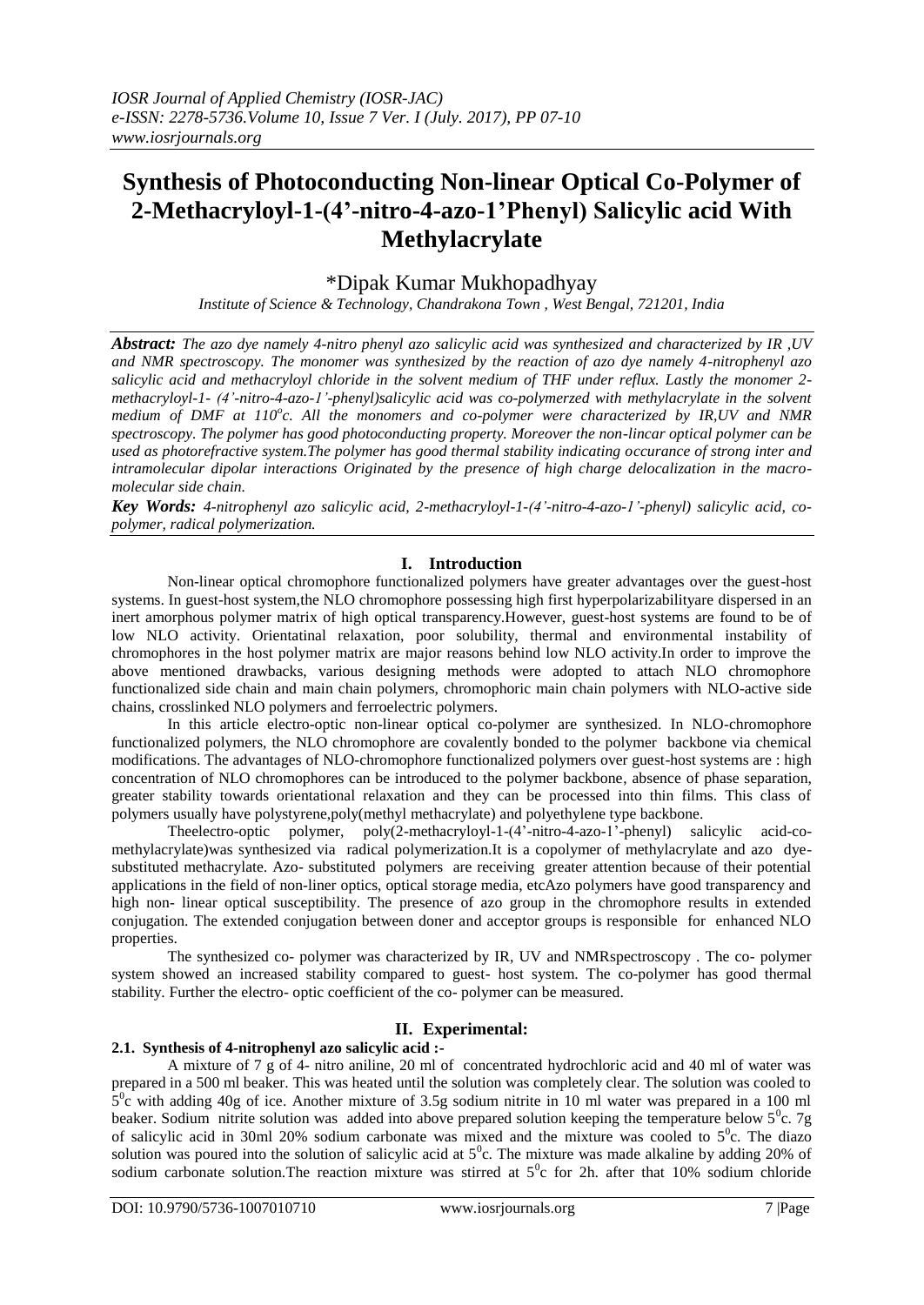solution was added and heated the mixture at  $45{\text -}50^{\circ}$ c till the salt dissolved completely. The mixture was cooled and stirred at room temperature for 1h till the precipitation of the dye was completed. The dye was filtered and dried under vacuum. The synthesizeddye was characterized by IR, UV and NMR spectroscopy.

#### **2.2 Synthesis of 2-methacryloyl-1-(4'-nitro-4-azo-1'-phenyl) Salicylic acid:**

4-nitrophenyl azosalicylic acid(2.87g,10m mol) was dissolved in 25 ml of dry THF was cooled to  $0^0$ c under nitrogen. To this solution pyridine (0.1g, 1.26 m mol) and methacryloyl chloride (1.05g, 10m mol) were added dropwise simultaneously. The reaction was carried out for 40h at reflux temperature. The reaction mixture was cooled and filtered. The solid obtained was purified by recrystallization from ethanol. The obtained monomer was characterized by IR, UV and NMR Spectroscopy.

#### **2.3 Polymerization:**

2-methacryloyl-1-(4'-nitro-4-azo-1'-phenyl) salicylic acid (1.42g, 4m mol), methyl acrylate (0.35g, 4m mol) and benzoyl peroxide (2.21g, 10 m mol) were dissolved in 40 ml of dry DMF. The reaction was carried out at  $110^{\circ}$ c for 80h under nitrogen. The resulting solid was dissolved in DMF and reprecipitated from methanol. The polymer was collected by filtration, dried under vacuum and stored. The polymer was characterized by IR, UV and NMR spectroscopy.

#### **III. Result and Discussion:**

Azo polymers are of two types : side chain and main chain azo polymers, based on the position of the azo group. The presence of azo group in the main chain and side chain polymers provides long conjugation between doner and acceptor group. Azo polymers generally have polystyrene, polymethacrylates, polyesters, polysiloxanes, polysilanes etc. as polymer backbones. They are usually synthesized by polymerization and copolymerization of styrene, methacrylates, methylacrylates, esters, silanes, siloxanes etc. with azo substituted monomers. The preparation of the co-polymer with methylacrylate is multi-step process. At first the azo dye was prepared as follows: 4-nitro aniline was diazotized using sodium nitrite and hydrochloric acid at  $o^{\circ}c-5^{\circ}c$ .Then the required dye was synthesized by coupling thediazo salt with salicylic acid. The synthetic route of the azo dye was illustrated in scheme-1.



Secondly the NLO monomer was synthesized by the reaction of azo dye namely 4-nitro phenylazo salicylic acid with methacryloyl chloride under THF in appropriate ratio. The synthetic route for the preparation of NLO monomer was illustrated in scheme – II

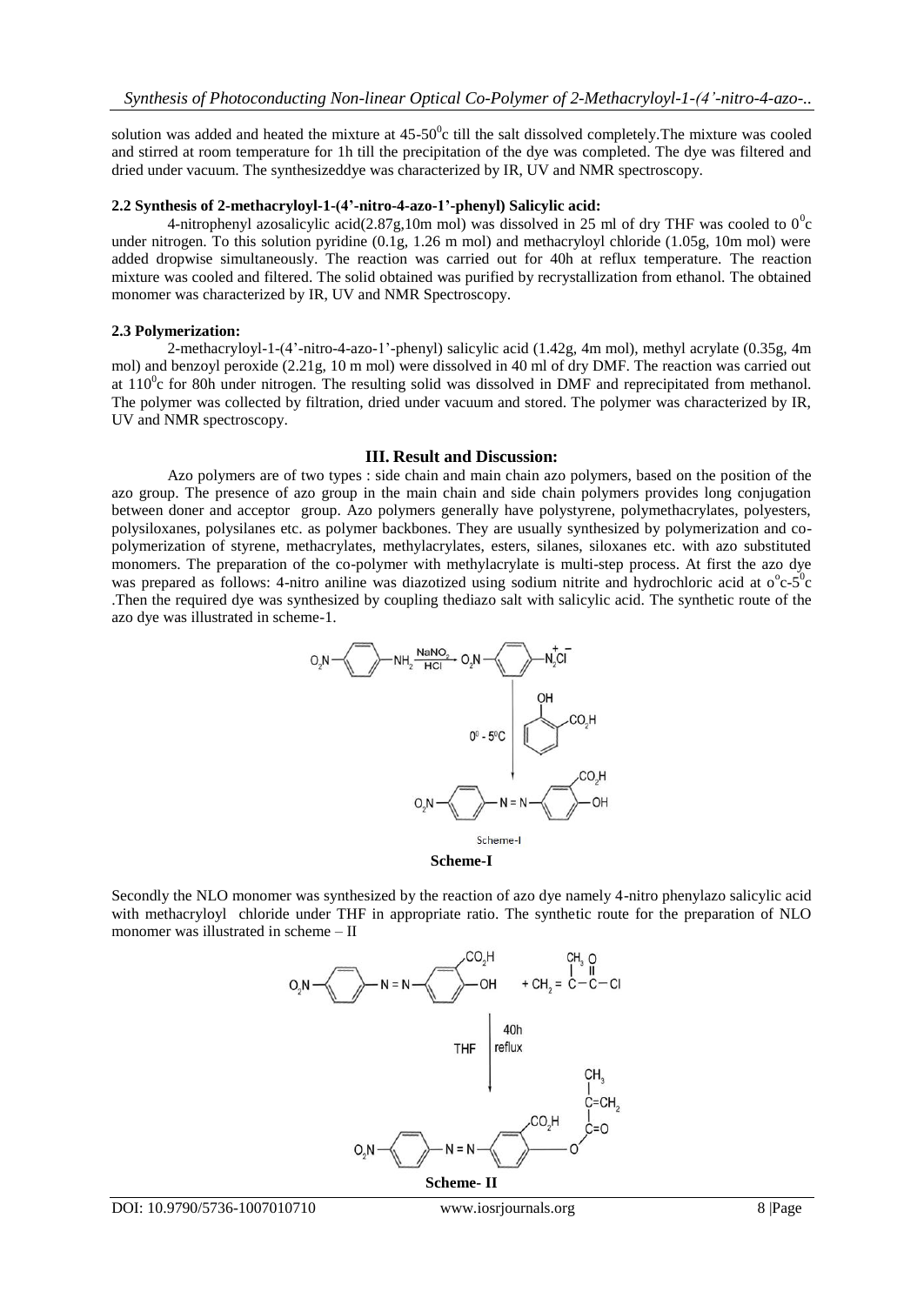Lastly the co-polymer was synthesized by the radical polymerization of the NLO monomer namely 2 methacryloyl-1- (4'-nitro-4-azo-1'phenyl) salicylic acid with methyl acrylate by using benzoyl peroxide as a thermal initiator. The reaction was carried out in dry DMF at  $110^{\circ}$ c for 80h. The crude polymeric product was dissolved in DMF and precipitated by the addition of methanol. The polymer was obtained in acceptable yields. UV, IR and NMR spectra revealed the successful preparation of the polymer. The synthetic route for the preparation of the polymer was illustrated in scheme- III.



**Scheme-III**

#### **IV. Conclusion:**

Poly (2-methacryloyl -1-(4'-nitro-4-azo-1'-phenyl) salicylic acid –co- methylacrylate) was synthesized via radical initiated polymerization. It was a co-polymer of 2- methacryloyl-1- (4'-nitro-4-azo-1'-phenyl) salicylic acid and methyl acrylate. The structure of the polymer was confirmed by FT-IR, UV and NMR analysis. The polymer has good NLO and thermal properties. The polymer can be doped with  $C_{60}$  to enhance the photoconductivity.

#### **References**

- [1]. C. Barrett, B. Chowdhury, A. Natansohn, P. Rochon, Macromolecules 31 (1998) 4845.
- [2]. J. Park, T. J. Marks, Chem Mater. 2 (1990) 229.
- [3]. D.M.Burland, R. D. Miller, C.A. Walsh, Chem.Rev. 94 (1984) 31. [4]. Y. Chen, B. Zhang, F. Wang, Opt. Commun. 228 (2003) 341.
- [4]. Y. Chen, B. Zhang, F. Wang, Opt. Commun. 228 (2003) 341.
- [5]. S. Song, S. J. Lee, B. R. Cho, Chem. Mater. 11 (1999) 1406.
- [6]. C. Xu, B.Wu, M.W. Becker, L.R. Dalton, Chem. Mater. 5 (1993) 1439.
- [7]. T. K. Lim, S.H. Hong, M.Y. Jeong, G. J. Lee, Macromolecules 32 (1999) 7051.
- [8]. D. H. Choi, W. M. K. P. Wijekoon, H. M. Kim, P.N. Prasad, Chem. Mater. 6 (1994) 234.
- [9]. C. B.Yoon, K.J. Moon, H.K. Shira, Macromolecules. 29 (1996) 5754.
- 
- [10]. L. Brzozowski, E. H. Sargent, J. Mater. Sci. Mater. Elec. 12 (2001) 483. [11]. S. Xie, A. Natansohn, P. Rochon, Chem. Mater. 5 (1993) 403. [11]. S. Xie, A. Natansohn, P. Rochon, Chem. Mater. 5 (1993) 403.
- [12]. J.H.Lee, K.S. Lee, Bull. Korean Chem. Soc. 21 (2000) 847.
- [13]. L. Angiolini, T. Benelli, L. Giorgini, E. Salatelli, Polymer 46 (2005) 2424.
- 
- [14]. L. Angiolini, D. Caretti, L. Giorgini, E. Salatelli, Polymer 42 (2001) 4005.<br>[15]. W. You, D. Wang, O. Wang, L. Yu, Macromolecules 35 (2002) 4636. W. You, D. Wang, Q. Wang, L. Yu, Macromolecules 35 (2002) 4636.
- [16]. J. Sohn, J. Hwang, S. Y. Park, G. J. Lee, Jpn. J. Appl. Phys. 40 (2001) 3301.
- [17]. H. Moon, J. Hwang, N. Kim, S.Y. Park, Macromokcules 33 (2000) 5116.<br>[18]. J. Hwang, J. Sohn, S.Y. Park, Macromolecules 36 (2003) 7970.
- J. Hwang, J. Sohn, S.Y .Park, Macromolecules 36 (2003) 7970.
- [19]. K. Meerholz, B. L. Volodin, Sandalphon, B. Kippelen, N. Peyghambarian, Nature 37 (1994) 479.
- [20]. O. Ostroverkhova, K. D. Singer, J. Appl. Phys. 92 (2002) 1727.
- [21]. C. J. Huang, Y. K. Su, .S.L. Wu, Mater. Chem. Phys. 84 (2004) 146.
- [22]. J. Hwang, J. Sohn, J. K. Lee, J. H. Lee, J. S. Chang, G. J. Lee, S. Y. Park, Macromolecules 34 (2001) 4656.